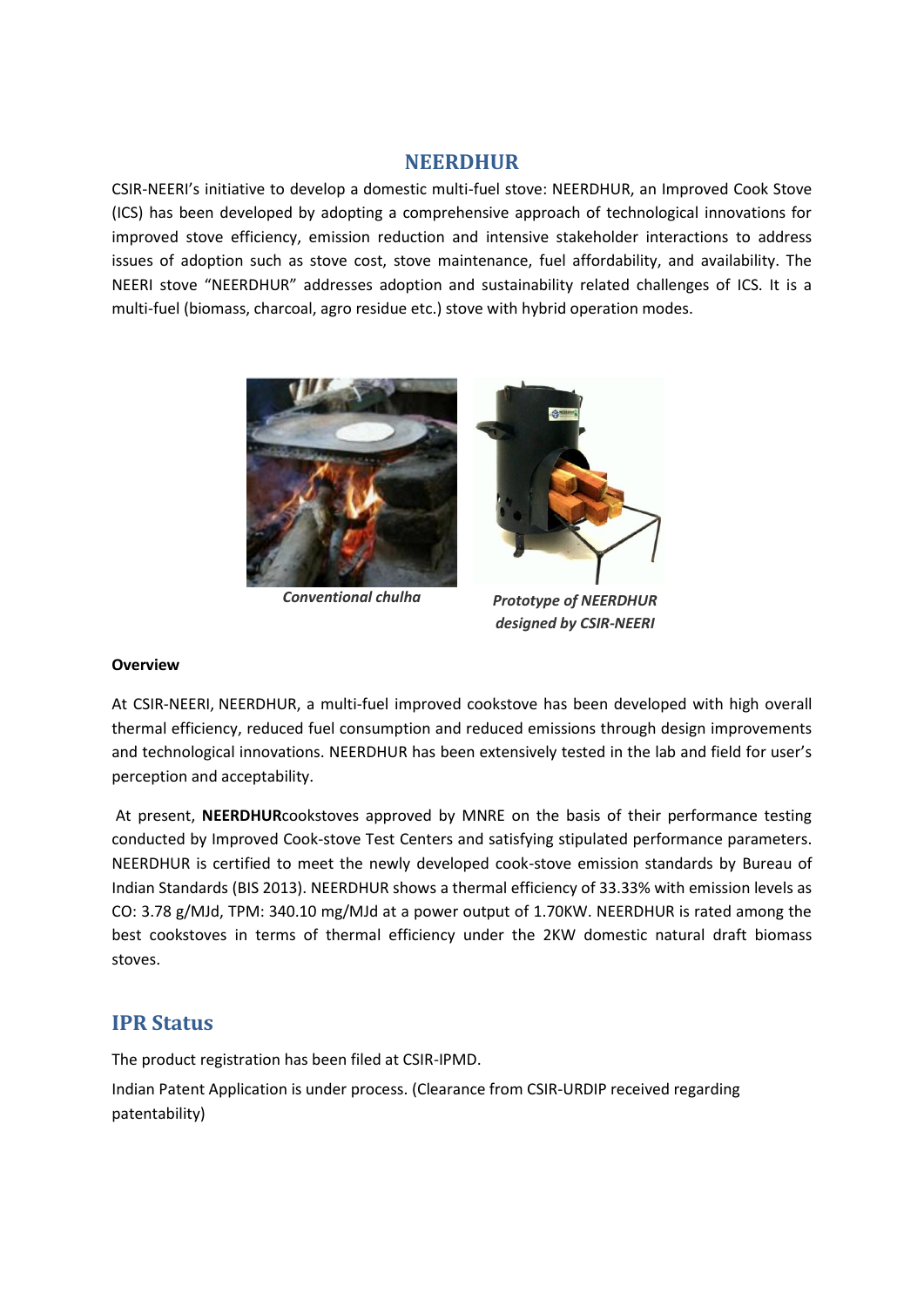### **Innovator**

- Ankit Gupta
- Nitin Labhasetwar

### **Salient Features**

- Adjustable fuels grate for multi-fuel applications.
- Improved combustion chamber design.
- Material SS, MS & Bakelite
- Power output Rating- 0.81-1.7 KW
- Thermal efficiency: 30% 42%.
- **Emission reduction > 60% (PM** $_{2.5}$  & CO emissions)
- Fuel saving  $>$  50 %.
- Time to boil: 5-8 min.
- $\bullet$  Fuel/feed: 0.8 1 kg.
- Serving size: 4 5 person.
- Estimated Lifespan: 2-3 years
- Stove Weight 4.5 kg.
- Strength Test Stable at 70 kg load
- Front-feeding fuel tray
- Pot support for different vessel sizes.

#### **Benefits**

- Works on Wood, Agro-residue, charcoal, biomass pellets etc.
- Supports top and front fuel loading.
- Improved thermal efficiency.
- Reduced cooking time
- Reduced emissions.
- Lower fuel consumption.
- Zero maintenance & easy to use.
- Better safety and portability.

#### **Beneficiaries**

- Rural households.
- Slum dwellers.
- Street vendors.
- Small & Medium Enterprises.
- Forest and other Govt. Departments.